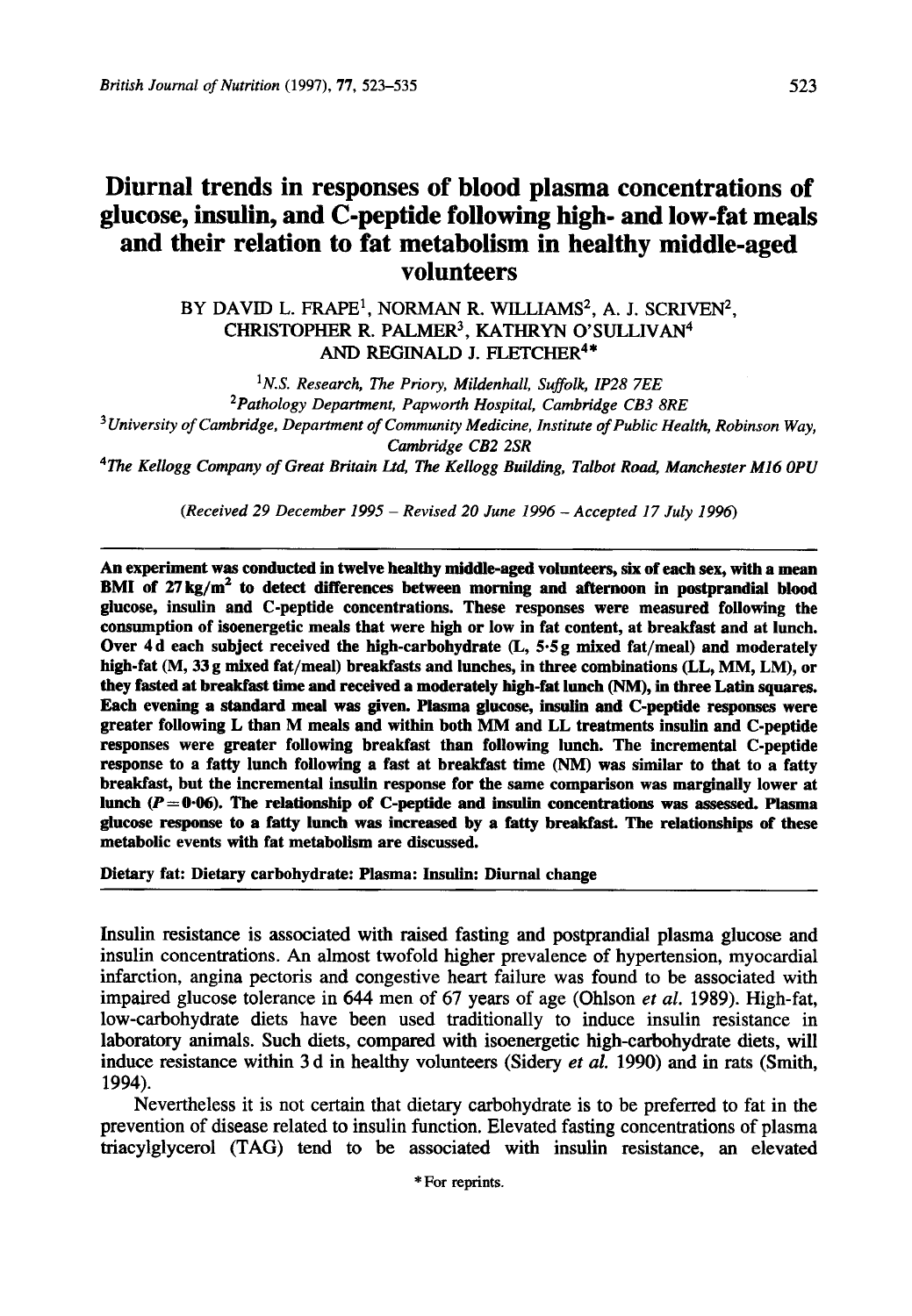postprandial TAG response, a decrease in plasma HDL-cholesterol concentration and atherogenesis (Baggio *et al.* 1980; Barbagallo *et* al. 1991; Frape & Jones, 1995). Highcarbohydrate diets increase the postprandial insulin response and additions of fat to a meal may improve glycaemic index by delaying gastric emptying (Jones *et al.* 1984). In a study by Chen *et* al. (1993) the replacement of saturated fat by carbohydrate increased postprandial lipaemia, the extent of which was correlated with insulin response in patients with non-insulin-dependent diabetes (NIDDM) and replacement of fat with carbohydrate may increase fasting plasma TAG and lower plasma HDL-cholesterol concentrations (Smith, 1994). Previously, we (Frape & Jones, **1995)** observed much larger insulin responses to breakfast than to lunch and we questioned whether this was the result of **an**  overnight fast and whether the source of the dietary energy affected the phenomenon. Van Cauter *et al.* (1992) also found a marginally greater maximum increment of serum insulin response to a morning meal than to an evening meal with a more rapid clearance of insulin in the evening, but there was a greater total area under the curve (AUC) of insulin secretory response to the evening meal.

The purpose of the present experiment was to determine whether: (1) there are differences between the acute postprandial responses to meals that have the same composition, or that are isoenergetic, but differ in fat content, when they are consumed at breakfast and at lunch and (2) whether such differences are related to the overnight fast, or to time of day. The meals were typical of traditional fatty and cereal breakfasts. The effects were measured on plasma glucose, insulin and C-peptide.

## **MATERIALS** AND **METHODS**

Three groups of four healthy volunteers each (six males, six females) were tested over a 4 d period (Tuesday to Friday) in an experiment using a complete set of three orthogonal  $4 \times 4$ Latin squares. These treatments consisted of meals of two compositions, providing similar amounts of metabolizable energy (ME): moderately high-fat, low-carbohydrate (M), or moderately low-fat, high-carbohydrate (L). An alternative treatment was no breakfast (N) and a M lunch. The combinations of breakfasts and lunches are described in Table **1** and their composition is given in Table 2. The first subject in each square received meals at 08.30 hours and **13.00** hours. The remaining three subjects in each square, one at a time, received their meals at 5 min intervals, following the first subject, in the same sequence at breakfast and lunch.

| Treatment | Breakfast 08.30 hours*  | Lunch $13.00$ hours* | Dinner 18.15 hours |
|-----------|-------------------------|----------------------|--------------------|
| LL        | L, 12.08                | L. 2.08              | 4.50               |
| MM        | $M_{1}$ $1$ $2$ $1$ $7$ | M, 2.17              | 4.50               |
| <b>NM</b> | Fast, § 0.0             | $M. 2-17$            | 4.50               |
| LM        | L, 2.08                 | M, 2.17              | 4.50               |

**Table** 1. *Energy values (MJ metabolizable energy) and timings of the meals consumed during the four different treatments* 

**L, high-carbohydrate meal, M, moderately high-fat meal; N, no breakfast.** 

**\*Time at which the first subject started eating.** 

**?The L meal consisted of: pure orange juice 150 ml, cornflakes 86 g, semi-skimmed milk 300** ml.

**\$The M meal consisted of: pure orange juice 150 ml, omelette (containing egg, ham, butter in a fried potato casing) 192.7 g.** 

**\$Subjects received water (150ml) only.**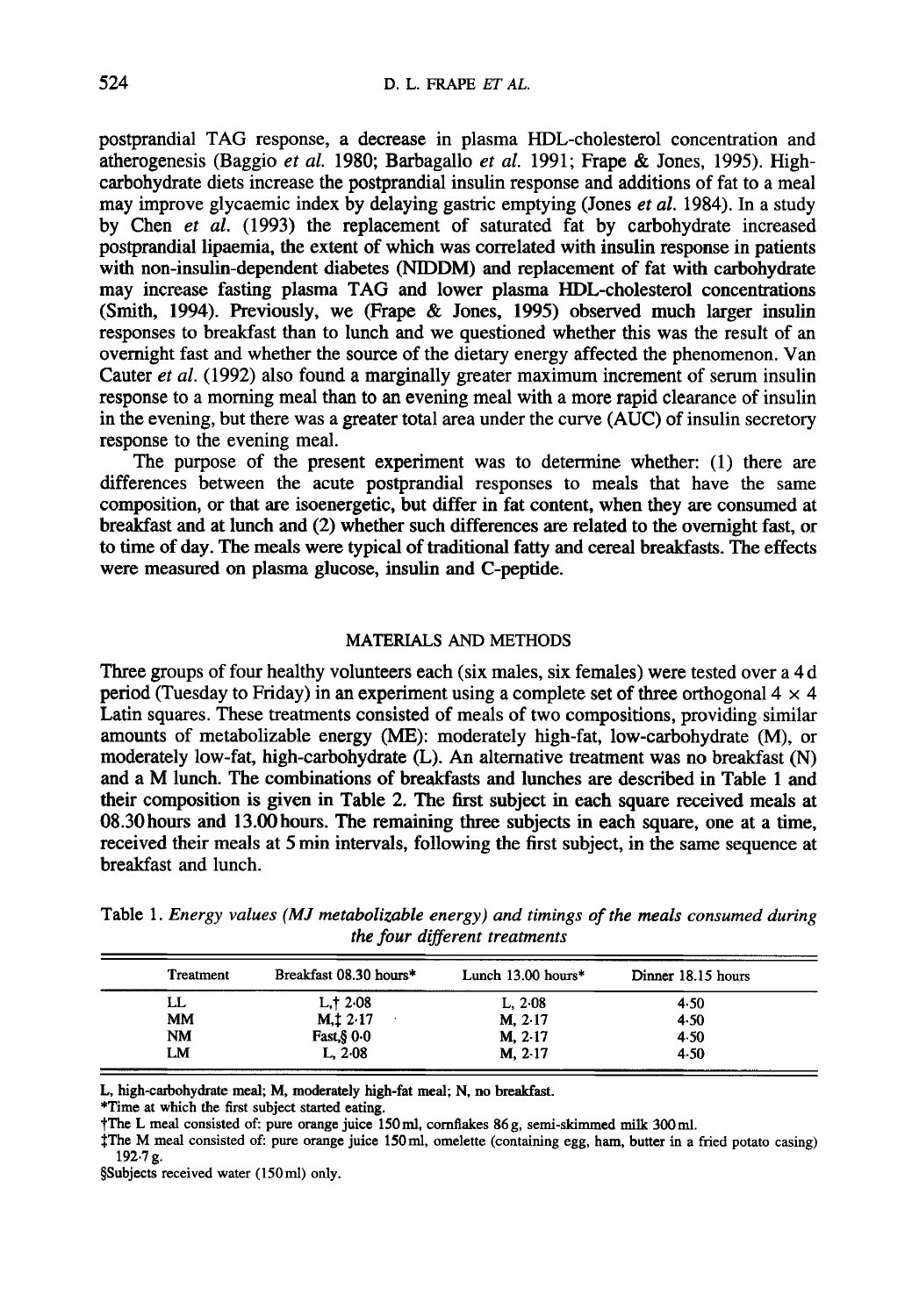|                                 | Cereal.           | Omelette.<br>м |  |
|---------------------------------|-------------------|----------------|--|
| Metabolizable energy* $(MJ)$    | 2.08              | 2.17           |  |
| Fat $(g)$                       | 5.4               | 32.9           |  |
| Saturated fatty acids (g)       | $3-0$             | 16.0           |  |
| Monounsaturated fatty acids (g) | $1-7$             | $11-8$         |  |
| Polyunsaturated fatty acids (g) | 0.5               | 4.0            |  |
| Protein $(g)$                   | 17.9              | 29.3           |  |
| Energy from CHO $(\%)$          | 74.7              | $20-7$         |  |
| Energy from fat (%)             | 10.9 <sub>2</sub> | 57.3           |  |
| Dietary fibre (g) calculated    | 0.86              | 0.35           |  |

Table 2. *Mean analytical compositions of the high-carbohydrate, cereal meal (L) and the moderately high-fat omelette meal (M)* 

**CHO, carbohydrate.** 

**\*Calculated from the measured protein, fat, starch and sugar contents.** 

The eating times for meals were controlled with the purpose of achieving similar times within-subject for breakfast and lunch. Orange juice was given, except to the fasted subjects, and was consumed in 30 s before the remainder of each meal. The fasted subjects received 150 ml water at breakfast time. Both breakfasts and lunches were consumed in an average of 10min. These meals were followed by a constant evening meal at 18.15 hours of beefburger, three vegetables, yoghurt, and weak coffee, after which there were no postprandial measurements. A soft drink, half a pint of beer, or equivalent, was permitted between 19.00 hours and 20.00 hours daily. No other stimulating **drink,** or tobacco, was permitted during the course of the study. All subjects received 150 ml carbonated water 2 h 5 min following the commencement of both breakfast and lunch.

The composition of the meals was determined by chemical analysis after preparation for eating. The fatty acid compositions of the fats in the M and L meals were very similar, predominately dairy fat, demonstrated by analysis. The methods of food analysis were those used by Frape & Jones (1995).

# *Subjects*

The twelve Caucasian subjects were selected subsequent to a medical examination and clinical analysis of blood samples. Only those found to be healthy participated (Table 3). The selected subjects were medically re-examined within **1-5** d before the commencement of the study.

| Table 3. Characteristics of the subjects |  |
|------------------------------------------|--|
| (Mean values and standard deviations)    |  |

|                                           | Men $(n 6)$ |        |        | Women $(n 6)$ |
|-------------------------------------------|-------------|--------|--------|---------------|
|                                           | Mean        | SD     | Mean   | <b>SD</b>     |
| BMI $(kg/m^2)$                            | $26-0$      | $3-40$ | $27-4$ | 4.53          |
| Age (years)                               | 56.6        | $6-31$ | $52-4$ | 9.41          |
| Weight (kg)                               | 80.9        | 14.98  | 72.6   | 12.73         |
| Fasting plasma triacylglycerols (mmol/l)  | 1.15        | 0.37   | $1-19$ | 0.51          |
| Fasting plasma total cholesterol (mmol/l) | 6.4         | 0.70   | 6.4    | 0.58          |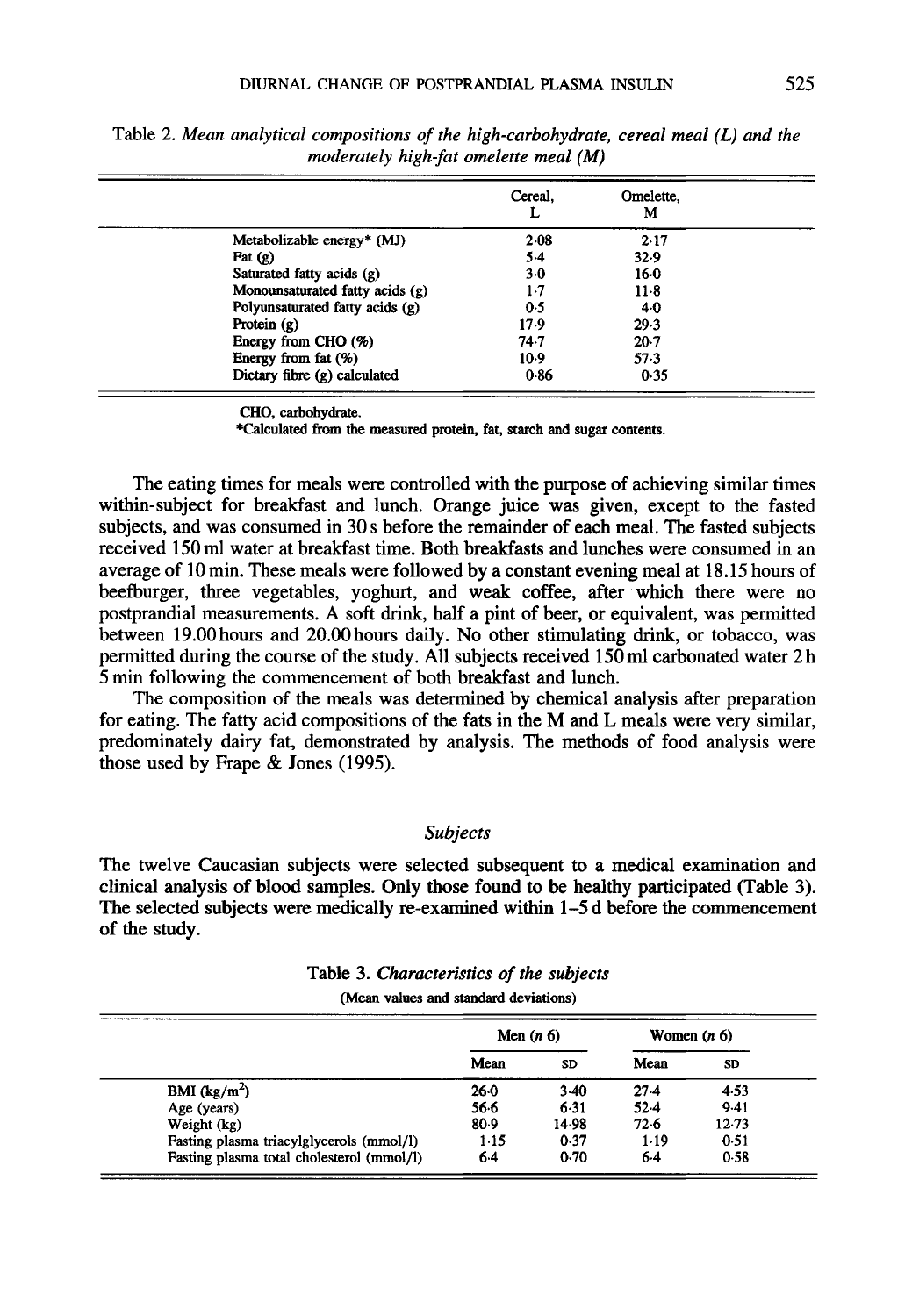All subjects attended Papworth Hospital in the afternoon of the day before the commencement of the study and they received the standard evening meal at 18.15 hours. All were given similar supervised accommodation, local to the hospital, overnight and during subsequent nights before metabolic study days. No abnormal exercise was allowed, other than a gentle short walk to be taken sometime between 2 h and **3-5** h after the commencement of breakfast and lunch.

#### *Response measurements*

An indwelling antecubital vein cannula was fitted at **07.30-08.00** hours each day, Tuesday to Friday, and removed each evening. Blood samples (10ml) were taken each day with times labelled (1) to (9), at: 0 **(l),** 30 (2), 60 **(3),** 120 **(4),** and 265 *(5)* min after the start of breakfast, and 0 **(3,** 30 (6), 60 *(7),* 120 **(8),** and 265 (9) min, after the start of lunch. The blood samples taken at time point (5) fulfilled the dual purpose of the last post-breakfast sample and the immediate pre-lunch sample.

On each occasion the subject was seated for 5 min before and during phlebotomy, the cannula was flushed with saline and the first sample discarded. Blood samples were treated with lithium heparin apart from those for general haematology which were treated with fluoride-EDTA. The initial processing of **all** blood samples occurred within 2h of collection. Samples for haematology were held at  $2-4^{\circ}$  and they were analysed on the day of collection. Where plasma analyses were not undertaken immediately samples were held at  $-70^{\circ}$  until analysed. Each determinant for a replicate of samples was assayed in a single run, except for C-peptide which was assayed in two runs. The two assays of plasma Cpeptide concentration were conducted on balanced sub-groups of the blood plasma samples. Plasma C-peptide was measured by radioimmunoassay , using a Guildhay *C*peptide kit number GO29 (Guildhay Ltd, Guildford, Surrey) and plasma insulin was measured by radioimmunoassay using a Pharmacia insulin kit (Kabi Pharmacia Diagnostics AB, Uppsala, Sweden). Plasma glucose was measured by the glucose oxidase ( $\overline{EC}$  1.1.3.4) method and the  $O_2$  liberated was measured with an Analox  $O_2$  electrode. The determined intra-assay CV for the glucose determination was 1.3 %.

## *Statistical methods*

Responses for all repeated measurement variables were summarized at individual subject level by area under the curve (AUC), calculated by applying the trapezium rule for time points 1-5 and 5-9 for morning and afternoon respectively (Altman, 1991). The baseline for this calculation was zero. Incremental AUC (IAUC) were also calculated for which the baselines were time 1 for time points 1-5 and time *5* for time points 5-9. Variables not normally distributed were log-transformed towards normality. Multiple regression analyses, including subject as a factor, allowed comparisons to be made between diets and time of day within subject. The responses **0-60** min postprandially for insulin and Cpeptide and their relationship were assessed by *t* test and graphically. Spearman's rank correlation was employed to assess associations. Paired *t* tests were used for within-subject comparisons on approximately normally distributed variables. All computations were carried out with SPSS for Windows (Statistical Package for the Social Sciences version 6.0, 1993) software (SPSS (UK) Ltd).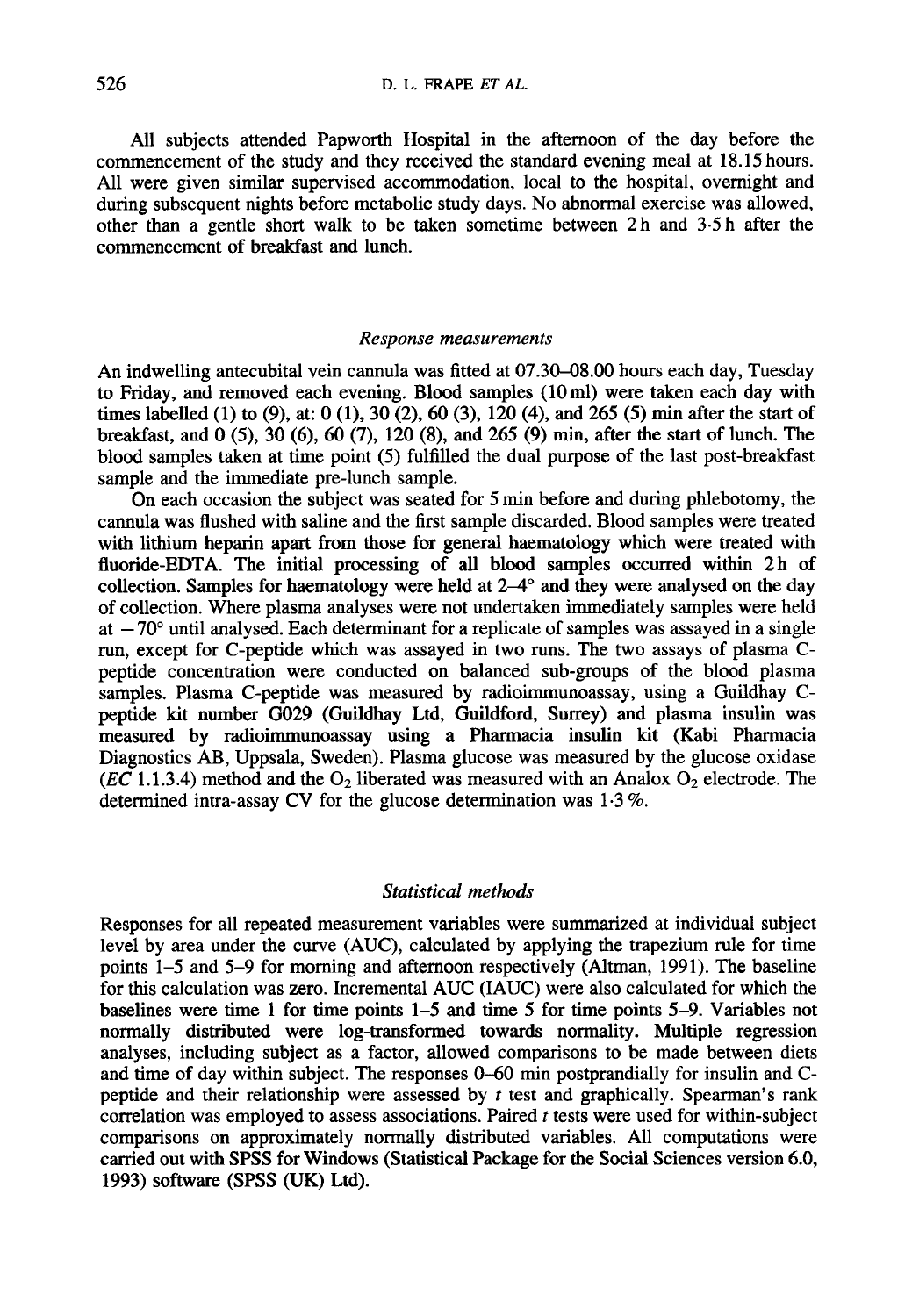# *Ethical considerations*

The protocol for the experiment was approved by the Huntingdon Area Medical Ethics Committee and all subjects gave informed written consent to participate.

## *RESULTS*

## *Plasma insulin and insulin* : *glucose*

The responses, measured as the geometric means of the AUC and IAUC for plasma insulin and insulin : glucose ratio are given in Table **4.** The baseline for AUC was zero for morning and afternoon, whereas for IAUC the baselines were the pre-meal values for morning (time 1) and for afternoon (time *5).* The results indicated larger values for the L meals than for the M meals, in both the morning and afternoon, measured both as AUC and IAUC for insulin and as AUC and IAUC of the insulin : glucose ratio  $(P < 0.001)$ . Moreover, the responses to breakfast were larger than those to lunch within the LL and MM treatments, measured as AUC and IAUC values for insulin (Fig. 1) and as insulin: glucose ratio  $(P < 0.05)$ , with the exception of the comparison MM morning *v*. MM afternoon for IAUC insulin : glucose ratio, where the difference was not significant,  $P > 0.05$  (Table 5).

|                             |                  | am     |           | pm    |      |
|-----------------------------|------------------|--------|-----------|-------|------|
|                             | <b>Treatment</b> | Mean   | <b>SE</b> | Mean  | SE.  |
| Insulin, AUC                | LL               | 9.42   | 0.12      | 9.24  | 0.08 |
| ln (µU/ml.h)                | МM               | 8.53   | 0.09      | 8.41  | 0.10 |
|                             | NM               | 7.58   | 0.08      | 8.34  | 0.08 |
|                             | LM               | 9.42   | 0.11      | 8.38  | 0.09 |
| Insulin, IAUC               | LL               | 9.33   | 0.12      | 9.02  | 0.08 |
| $\ln ((\mu U/ml.h) + 10^3)$ | MM               | $8-30$ | 0.08      | 8.04  | 0.08 |
|                             | NM               | $6-81$ | 0.09      | 8.20  | 0.07 |
|                             | LM               | 9.28   | 0.09      | 7.62  | 0.11 |
| Glucose, AUC                | LL               | 26.30  | 1.27      | 26.58 | 0.82 |
| (mmol/l.h)                  | MM               | 22.23  | 0.58      | 23.92 | 0.52 |
|                             | NM               | 20.92  | 0.55      | 22.95 | 0.57 |
|                             | LM               | 26.97  | $1-10$    | 22.38 | 0.43 |
| Insulin: glucose, AUC       | LL               | 7.59   | 0.10      | 7.40  | 0.09 |
| ln(mU/mmol.h)               | МM               | 6.89   | 0.08      | 6.72  | 0.10 |
|                             | <b>NM</b>        | 6.05   | 0.08      | 6.68  | 0.09 |
|                             | LM               | 7.56   | 0.09      | 6.75  | 0.09 |
| Insulin: glucose, IAUC†     | LL               | $7-13$ | 0.11      | 6.79  | 0.10 |
| ln(mU/mmol.h)               | MМ               | 5.82   | 0.24      | 5.81  | 0.12 |
|                             | NM               | $5-18$ | 0.10      | 5.94  | 0.15 |
|                             | LM               | 7.07   | 0.11      | 5.58  | 0.14 |

Table **4.** *Areas under the curve (AUC) and incremental AUC (IAUC) for insulin, glucose and the insulin: glucose ratio measured after breakfast (am) and lunch (pm) meals in subjects consuming two consecutive mals of the same or different composition\** 

**(Mean values with their standard errors for twelve subjects)** 

**LL, high-carbohydrate breakfast and lunch;** MM, **moderately high-fat breakfast and lunch; NM, no breakfast, moderately high-fat lunch; LM, high-carbohydrate breakfast, moderately high-fat lunch.** 

**\*For details of meals and procedures, see Tables 1 and 2 and pp. 524-526.** 

**†The IAUC insulin : glucose =**  $\ln((\text{postmetal}(\text{insulin})) x \cdot \textbf{t}) - (\text{pre-mcal}(\text{insulin})) x \cdot \textbf{t})$ **, where**  $\textbf{t} = 4.42 \text{ h}$ **.**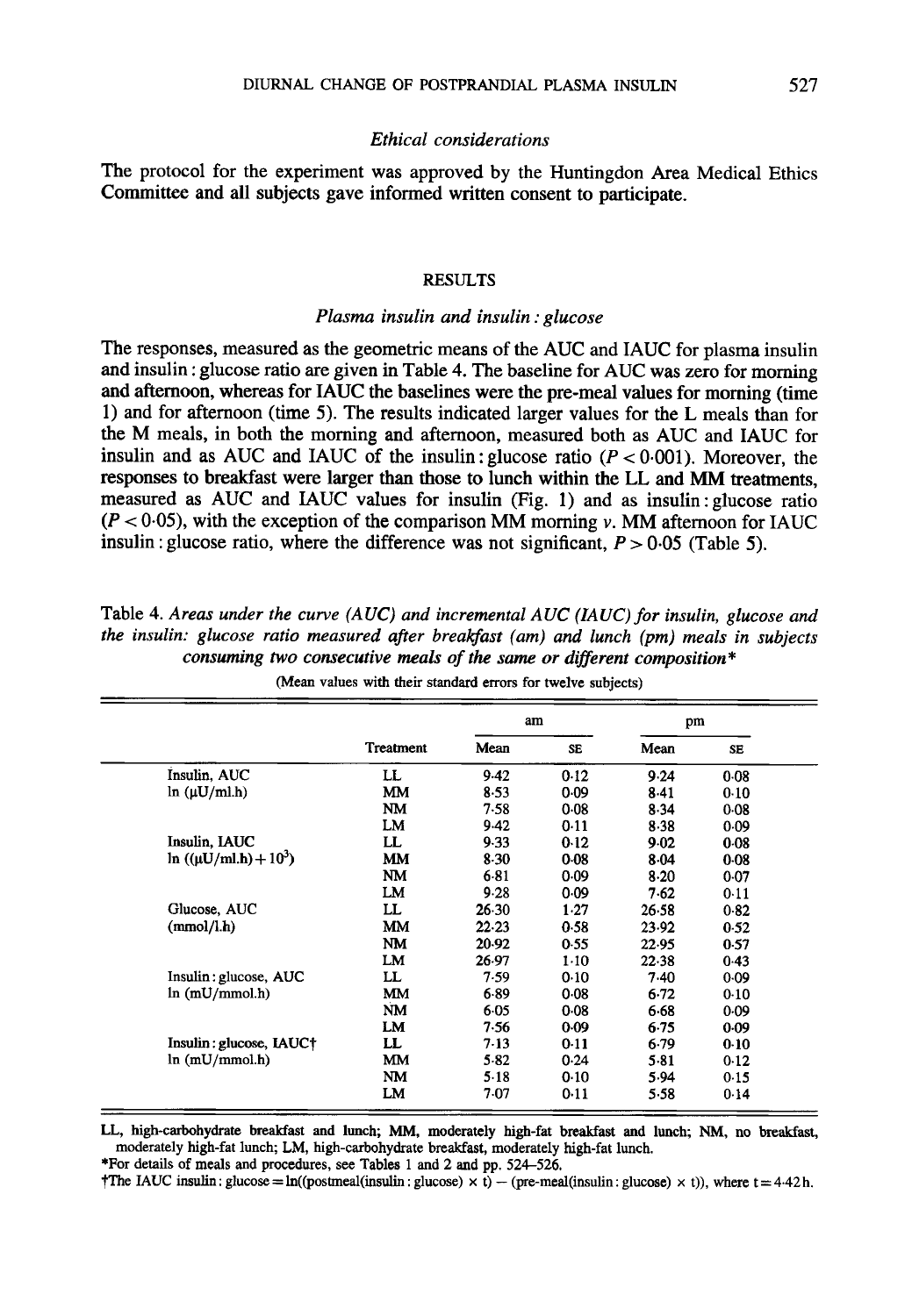

Fig. 1. Plasma insulin concentrations measured over a period of **4** h *25* **min** from the **start** of breakfast (Br) and lunch (Lu) meals in subjects consuming two consecutive meals of the same or different composition. (O), High-carbohydrate breakfast and lunch, **LL;** *(0).* moderately high-fat breakfast and lunch, **MM,** *(0,* no breakfast, moderately high-fat lunch, **NM, (m,** high-carbohydrate breakfast, moderately high-fat lunch, LM. Values **are** means for twelve subjects, with their standard errors represented by vertical bars. The area under the curve for insulin after breakfast was significantly greater than that after lunch for treatments LL, MM and LM, *P* < **0.03.** 

For the first meal of the day AUC insulin and AUC insulin : glucose ratio were greater for MM (morning) than for NM (afternoon)  $(P = 0.0001)$ , although when adjustment was made for pre-meal values the IAUC insulin and **IAUC** insulin: glucose ratio differences between MM in the morning and NM in the afternoon were not significant,  $P > 0.05$ . Moreover, in the afternoon the IAUC for insulin was greater for NM than for MM  $(P=0.01)$  so that the insulin response to the first meal of the day, when taken in the afternoon, was not significantly different from that to the first meal taken in the morning.

## *Plasma C-peptide*

Plasma C-peptide concentrations following fatty meals approached fasting levels by **4.42** h from the commencement of each meal, On the other hand, the maximum increment of plasma C-peptide over the first hour after a meal is considered to indicate insulin secretory response to that meal. The values in Table 6 and the increments in Fig. 2 indicate a striking difference between the morning and the afternoon in the responses over that first hour after a meal, i.e. times  $(3 - 1)$  *v.*  $(7 - 5)$  for both treatments LL and MM  $(P = 0.0001$  and **P=0.005** respectively). Within the fatty meals the C-peptide response over the first postprandial hour to treatment **NM** in the afternoon was significantly different from that to MM in the afternoon  $(P=0.002)$ , but not significantly different from that to MM in the morning  $(P=0.70;$  Fig. 2), owing in large part to a lower pre-lunch value for the NM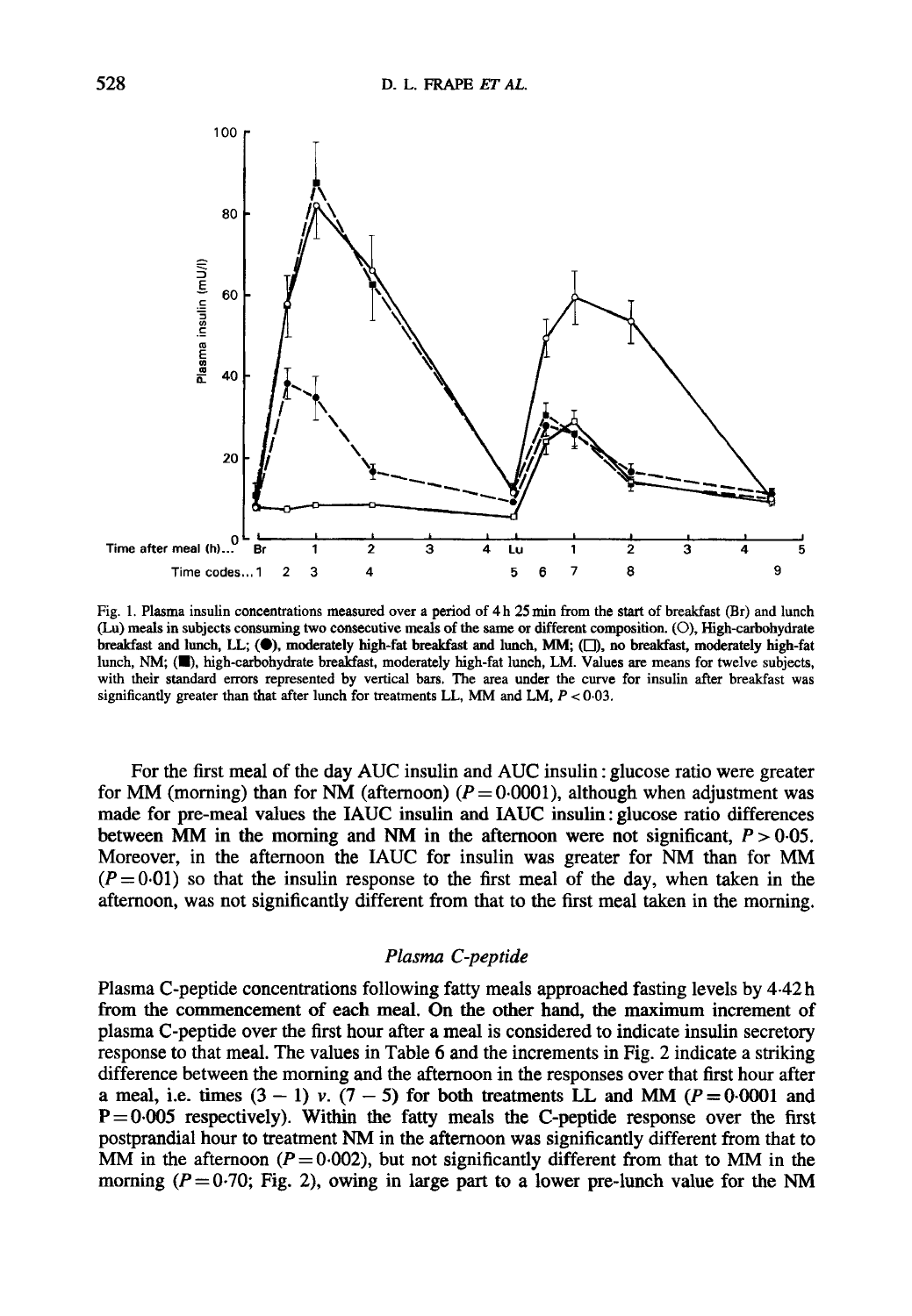|             | ,一个人的时候,我们的时候,我们的时候,我们的时候,我们的时候,我们的时候,我们的时候,我们的时候,我们的时候,我们的时候,我们的时候,我们的时候,我们的时候,我 |
|-------------|-----------------------------------------------------------------------------------|
| ,<br>,<br>, |                                                                                   |
| ה<br>ל      |                                                                                   |

|                                              |              | In AUC insulin                   |    | In $(IAUC$ insulin + 1000) |                                   | AUC glucose                     |                            | In AUC insulin: glucose In AUC insulin: glucose      |                |                                                      |
|----------------------------------------------|--------------|----------------------------------|----|----------------------------|-----------------------------------|---------------------------------|----------------------------|------------------------------------------------------|----------------|------------------------------------------------------|
| nnnarison                                    |              |                                  |    | $ln((\mu U/ml.h + 10^3)$   |                                   | (mmol/Lh)                       |                            | ln(mU/mmol.h)                                        |                | $\ln(mU/mmol.h)$                                     |
| Lam v. LLpm                                  |              | $0 - 02, 0 - 34)$                | 50 | (0.09, 0.54)               |                                   | $-3.53,2.97$                    |                            |                                                      |                | $(0.14, 0.55)$<br>$(-0.44, 0.45)$<br>$(-0.52, 0.27)$ |
| Mam v. MMpm                                  | 800.<br>N    | 0.05, 0.18                       |    | (0.16, 0.35)               |                                   | $-0.65,-2.73$                   |                            |                                                      | 80.04          |                                                      |
|                                              | 0001<br>0.05 | $(0.11, 0.26)$<br>$(-0.001, -0.$ |    | $-0.007, 0.12$             |                                   | $-2.22, 0.77$                   |                            | $(6 - 07, 0.30)$<br>$(0.11, 0.24)$<br>$(0.14, 0.29)$ | $\overline{2}$ |                                                      |
| MMam v. NMpm<br>MMpm v. NMpm<br>MMpm v. LMpm |              | $\frac{4}{14}$                   |    | $-0.28, -0.04$             | , 3<br>8 8 9 9 9 9<br>0 0 0 0 0 0 | $-0.13, 2.07$                   | <b>생명이</b><br>- 1989년<br>- | $-0.01, 0.09$                                        |                | $-0.31, 0.05$                                        |
|                                              |              | $-0.08, 0.15$                    |    | 0.14, 0.70                 |                                   |                                 |                            | $-0.13, 0.05$                                        | $-52$          | 0.001,0.46)                                          |
| $M$ am $\nu$ . L $M$ pm                      |              | 0.06, 0.25)                      |    | (0.39, 0.96)               |                                   | $(0.22,2.85)$<br>$(-1.95,1.65)$ | 0.003                      | (15.0, 0.00, 0.00)                                   |                | $-0.23, 0.70$                                        |

 $\frac{1}{2} \left( \frac{1}{2} \right)$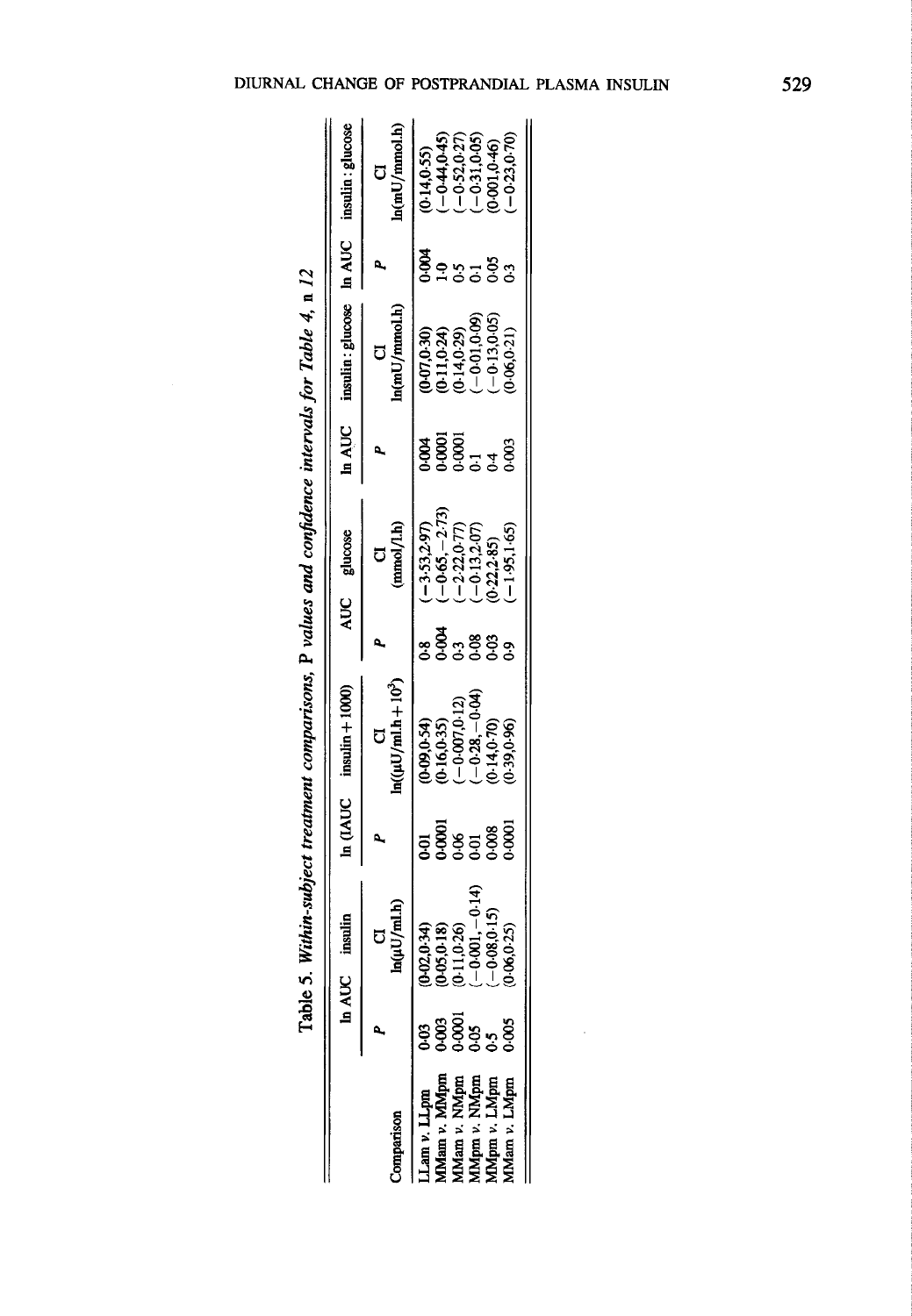|                 | LL      |           |        | <b>MM</b> |           | NM       | LM        |      |
|-----------------|---------|-----------|--------|-----------|-----------|----------|-----------|------|
| Time<br>(hours) | Mean    | <b>SE</b> | Mean   | SE        | Mean      | SE       | Mean      | SE   |
| 08.30           | 2.22    | 0.15      | 2.28   | 0.21      | <b>ND</b> |          | ND        |      |
| 09.30           | $10-63$ | 0.70      | 6.04   | 0.46      | ND        |          | <b>ND</b> |      |
| 13.00           | 4.09    | 0.50      | 2.45   | 0.23      | 1.62      | 0.12     | 3.49      | 0.33 |
| 14.00           | 7.65    | 0.74      | 5.26   | 0.36      | 5.69      | $0 - 28$ | $5-70$    | 0.41 |
| 17.30           | 3.66    | 0.29      | $3-06$ | 0.32      | $3-08$    | 0.35     | ND        |      |

**Table 6.** *Plasma C-peptide concentrations (pgll) at various times during the day in subjects consuming consecutive breakfast and lunch meals* of *the same or different compositions"*  (Mean values with their standard errors for twelve subjects)

LL, high-carbohydrate breakfast and lunch; MM, moderately high-fat breakfast and lunch; NM, no breakfast, \*For details of meals and procedures, see Tables **1** and 2 and pp. **524-526.**  moderately high-fat lunch; LM, high-carbohydrate breakfast, moderately high-fat lunch; ND, not determined.



Fig. **2. Paired** comparisons between increments in plasma **C-peptide** concentration measured **from** 0 to 1 h after the start of breakfast **(am)** and lunch (pm) meals, in subjects consuming two consecutive meals of the same or different composition. Values are means for eight subjects, with their standard errors represented by vertical bars. Treatments were: LL, high-carbohydrate breakfast and lunch; MM, moderately high-fat breakfast and lunch; NM, no breakfast, moderately high-fat lunch. Comparison 1: LL am > pm,  $P = 0.0001$ ; comparison 2: MM am > pm,  $P = 0.005$ ; comparison 3: MM pm  $\lt NM$  pm,  $P = 0.002$ ; comparison 4: MM am *v*. NM pm,  $P = 0.70$ .

**treatment than for the** MM **treatment (Table 6). This outcome is similar to that for the insulin response.** 

**The plasma response increments over 0 h to 1 h postprandially, after breakfast and after lunch, for insulin** and **the C-peptide were plotted within subject (Fig. 3). Within treatment LL the response line from the greater morning value to the lesser afternoon value**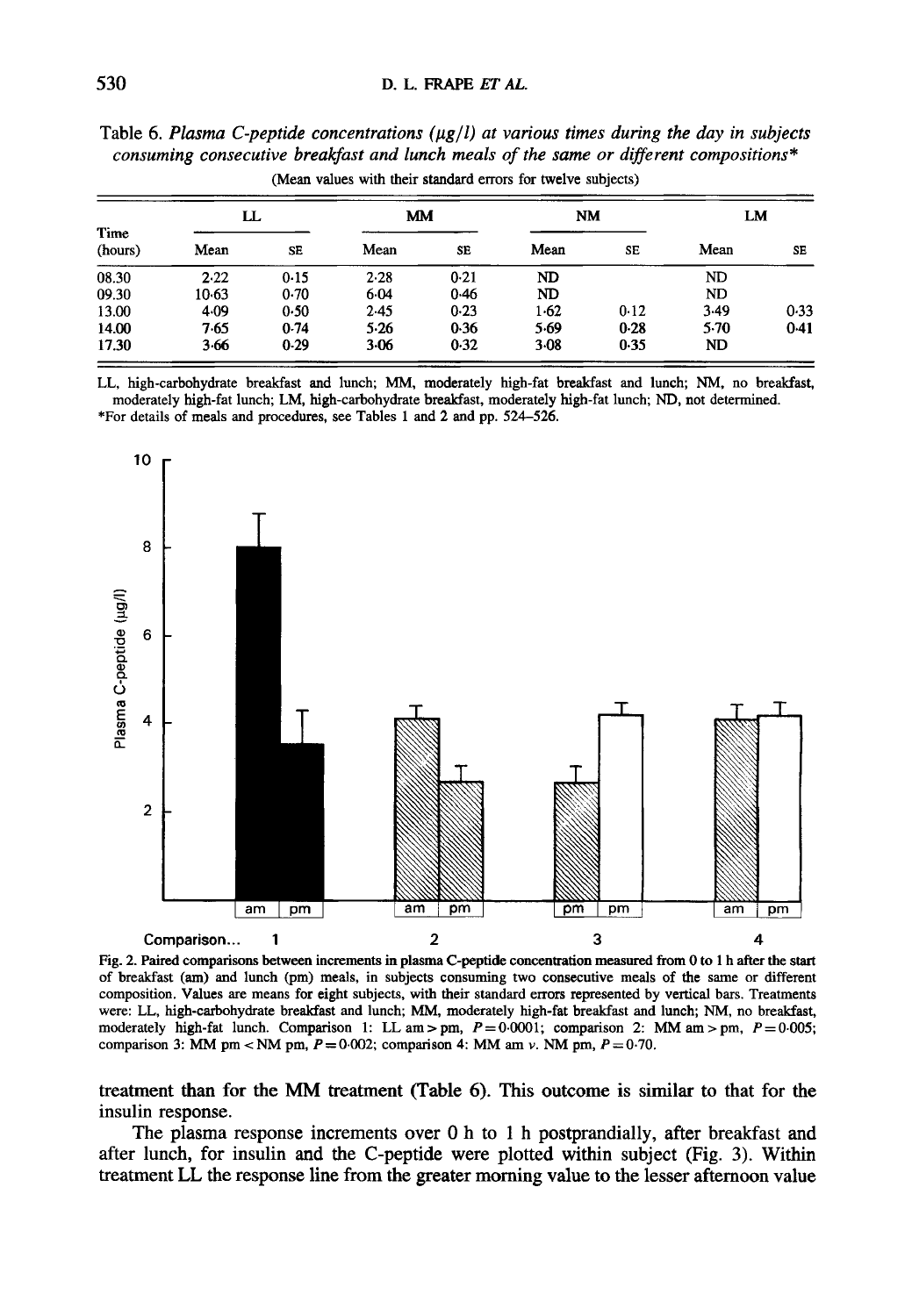for each subject showed the same directional pattern and in all cases the co-ordinate for the C-peptide: insulin ratio in the morning was larger than that for the same ratio in the afternoon. A comparison of the differences between sampling times,  $((3 - 1) v. (7 - 5))$ , for this ratio, i.e. the response from 0 h to 1 h postprandially for morning *v.* afternoon in treatment LL, yielded a value of 8.3 (SE 3.8)  $\mu$ g/mU,  $P = 0.07$ . These observations indicate a lower afternoon extraction rate following a much lower afternoon secretion rate for the LL treatment. The responses within the other treatments, all of which contained fatty meals, showed no consistent trend (Fig. 3).

# *Plasma glucose*

There was no significant difference between the morning and afternoon pre-meal values and therefore only AUC values were assessed. The plasma glucose **AUC** response was higher for LL than for MM during both the morning and the afternoon  $(P=0.0001)$  and it was higher for MM after lunch than for either MM after breakfast  $(P = 0.004)$ , or for LM after lunch  $(P = 0.03)$  (Tables 4 and 5, Fig. 4). Moreover, the IAUC for the insulin : glucose ratio for MM after lunch was greater than that for LM after lunch ( $P = 0.05$ ). There was, on the other hand, no significant difference between morning and afternoon values for treatment LL. The treatment effect for fatty meals was significant  $(P=0.04)$ .

# **DISCUSSION**

In the present experiment greater plasma insulin and C-peptide responses occurred (1) following breakfast than following lunch and (2) to a high-carbohydrate meal than to a fatty meal. The plasma glucose response to a fatty lunch was increased by a fatty breakfast, and this was associated with a considerable elevation in plasma non-esterified fatty acids (NEFA) in the afternoon in this experiment (Frape *et al.* 1994). Increases in plasma **NEFA**  concentration, turnover and oxidation rates, induced by a high fat diet, impair dietary glucose oxidation through the glucose-NEFA cycle (Randle *et al.* 1963) and increase hepatic gluconeogenesis. An increase in plasma NEFA concentration also impairs the action of key proteins in insulin binding and signal propagation in isolated hepatocytes by mechanisms related to their oxidation. **NEFA** concentrations, within the range of those detected in plasma derived from treatment MM after lunch (Frape *et al.* 1994), in contact with isolated hepatocytes are able to cause these effects (Svedberg *et al.* 1990, 1991), expressed as insulin resistance; but a high-carbohydrate meal, yielding glucose, inhibits **NEFA** release into the circulation. The interpretation and implications of these effects, and the diurnal changes in insulin response, are discussed.

The high-carbohydrate meal led to considerably greater plasma glucose and insulin responses, compared with the fatty meal of the same energy content, at breakfast and at lunch, in healthy middle-aged volunteers. These effects accorded with expectation; but plasma insulin and C-peptide concentrations at 1 h postprandially in response to both the moderately high- and low-fat meals were greater in the morning than in the afternoon. Our observations indicated that insulin secretion is greater to a given energy allowance following a morning breakfast than it is following the subsequent lunch in middle-aged, slightly obese, subjects.

The C-peptide incremental response to NM after lunch was very similar to that for MM after breakfast (Fig. 2) and the difference between these treatment meals, measured as the **IAUC** for insulin, was not significant,  $P > 0.05$  (Table 5). However, the AUC insulin response to MM after breakfast was considerably greater **than** the comparable insulin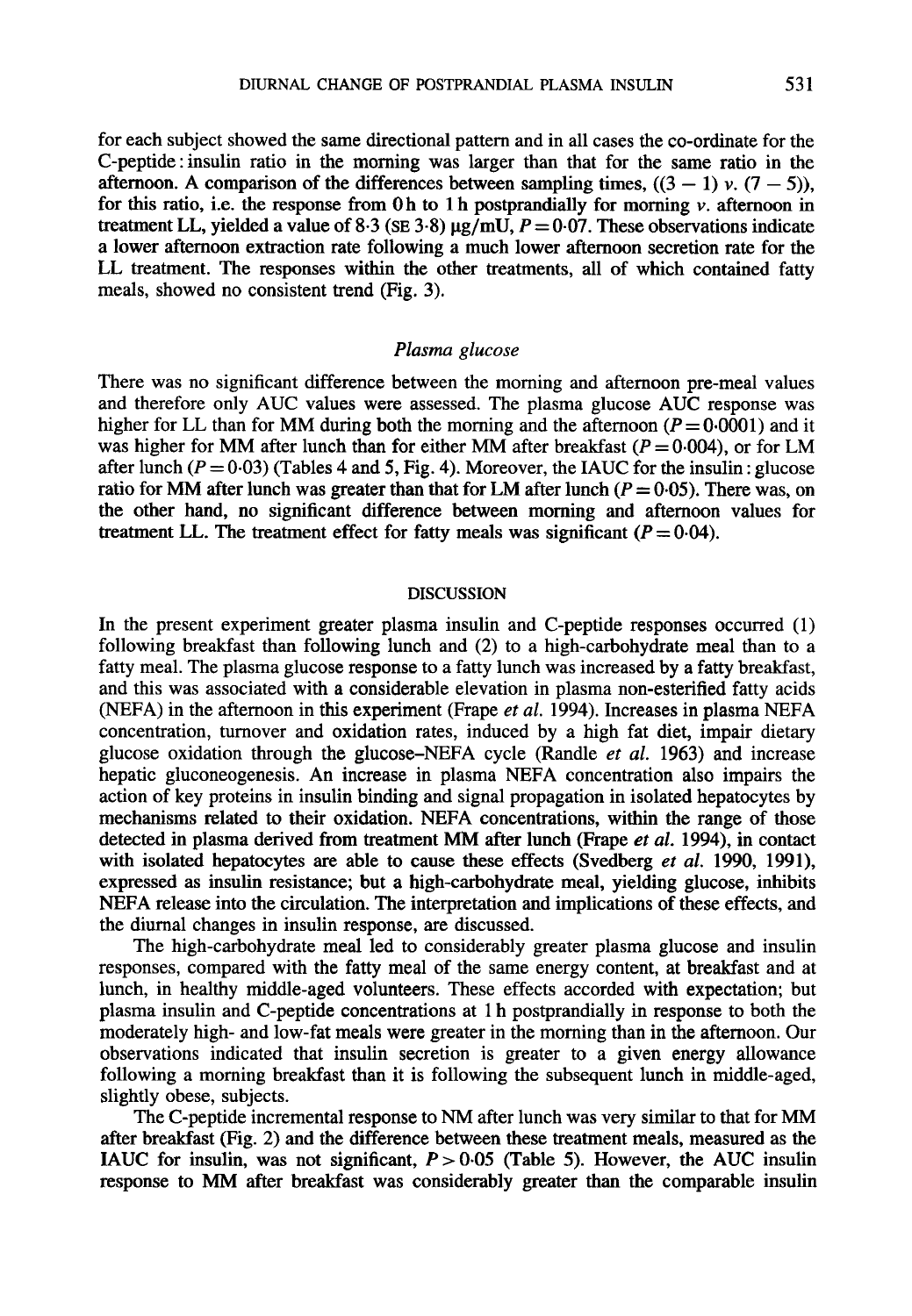

Fig. 3. Within-subject increments (measured from *0* to 1 h after the **start** of breakfast (am) and lunch (pm) meals) of plasma C-peptide *v.* plasma insulin, in subjects consuming two consecutive meals of the same or different composition. Each line joins the coordinate of one pair of responses to that of the other. Treatments were: LL, high-carbohydrate breakfast and lunch; MM, moderately high-fat breakfast and lunch; **NM,** no breakfast, moderately high-fat lunch; LM, high-carbohydrate breakfast, moderately high-fat lunch. Responses joined by each line (with standard errors of Cpeptide and insulin measurements respectively) are: (a) LL am  $(SE 0.67, 7.6) \rightarrow LL$  pm  $(SE 0.75, 6.2)$ ; (b) MM am  $(SE 0.75, 6.2)$ **2.3)** + MM pm **(SE 0.23, 2.3);** (e) MM pm **(SE 0.23,2.3)** -+ **LM** pm **(SE 0.39,2.9).** (-+ ) **Mean** responses joined by discontinuous lines and the **SE** values are given against coordinates for LL.  $0.31$ ,  $4.6$ )  $\rightarrow$  MM pm (SE 0.23, 2.3); (c) MM am (SE 0.31,  $4.6$ )  $\rightarrow$  NM pm (SE 0.23, 2.3); (d) NM pm (SE 0.23,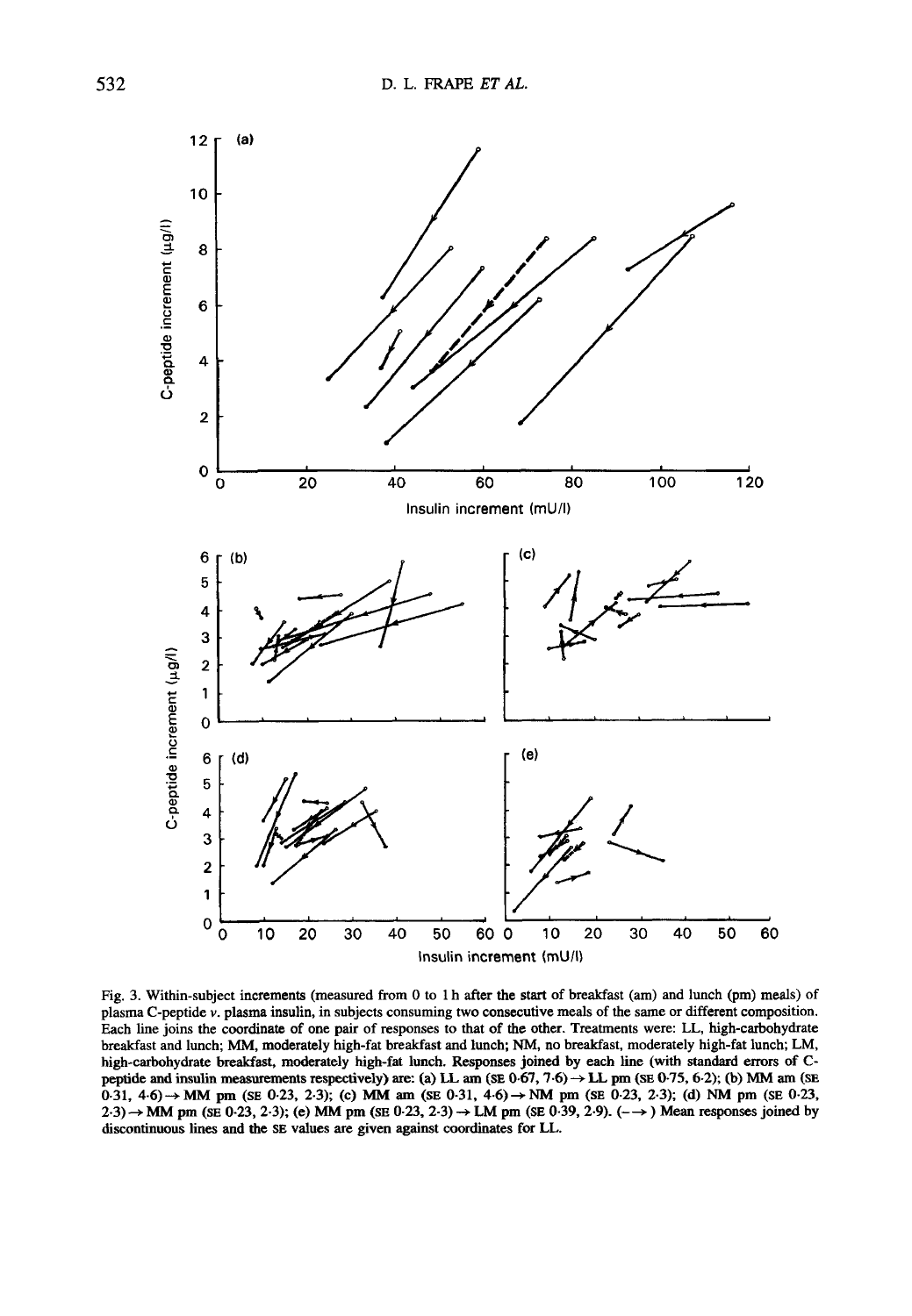

**Fig. 4. Plasma glucose concentrations measured over a period of 4 h 25 min from** the **start of breakfast (Br) and lunch (Lu) meals in subjects consuming two consecutive meals of different composition.** *(0).* **High-carbohydrate breakfast**  and lunch, LL;  $(\bullet)$ , moderately high-fat breakfast and lunch, MM;  $(\square)$ , no breakfast, moderately high-fat lunch, NM; **(W), high-carbohydrate breakfast, moderately high-fat lunch, LM. Values are means for twelve subjects, with their standard errors represented by vertical bars. The area under the curve for glucose** after **breakfast was significantly**  smaller than that after lunch for treatment  $MM$ ,  $P = 0.004$ ; and that for  $MM$  after lunch was greater than that for  $LM$ after lunch,  $P = 0.03$ .

response to NM after lunch  $(P=0.001)$ . This difference in outcome between AUC and IAUC values reflected the combined effects of differences between morning and afternoon in circulating concentrations of insulin and C-peptide and the slightly lower concentrations pre-lunch in NM than pre-breakfast in MM. The raised plasma insulin concentrations following breakfast are concluded to be largely a response to a meal after an overnight fast and factors associated with differences between night and day in sleep, activity etc. Van Cauter *ef al.* (1992) also found that glucose and insulin responses to mixed meals were profoundly modulated by circadian rhythmicity and concluded that the diurnal variation in meal tolerance was at least partly mediated by circulating cortisol concentrations. They found that the glucose response to a meal at 20.00 hours was greater than that to one at 08.00 hours and the AUC insulin secretory response to the evening meal was  $25-50\%$ greater than that to the morning meal. This diurnal increase in AUC insulin response to meals was correlated with a decline in pre-meal serum cortisol concentration. They found that both the pre-meal plasma level of, and the post-meal increment in, plasma cortisol were greater to a meal at **08.00** hours than to meals at either midday or at 20.00 hours. As cortisol increases the rate of gluconeogenesis and suppresses cellular glucose utilization one may have expected a response more in accord with our observations, both in the present experiment and those reported previously (Frape & Jones, 1995), that is an increased requirement for insulin in response to a morning meal, rather than in response to meals later in the **day.** 

The AUC of the plasma glucose response to treatment MM after lunch **was** higher than it was for the same treatment after breakfast  $(P = 0.004$ ; Table 5), but in treatment LL there was no significant difference between morning and afternoon glucose responses. This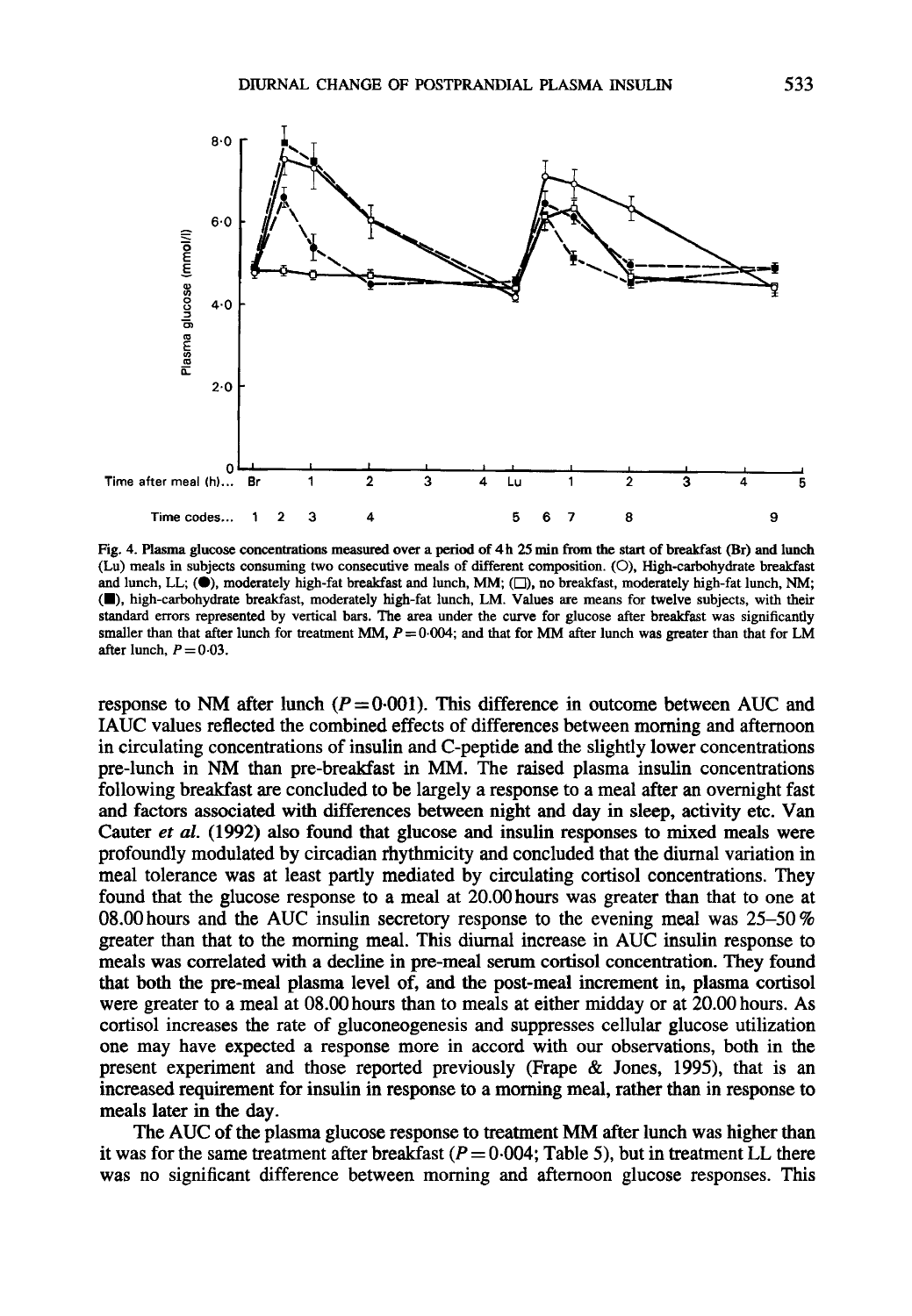difference is likely to have been caused by the treatment differences found in circulating NEFA concentrations in the afternoon (Frape et *al.* 1994). The reduction in the afternoon plasma NEFA concentration, induced by replacing the fatty breakfast by cereal (LM afternoon *v.* MM afternoon) may have caused the relatively low afternoon IAUC for insulin, AUC for glucose and IAUC for insulin : glucose ratio responses in treatment LM  $(P=0.008, P=0.03$  and  $P=0.05$  respectively, Table 5). These differences may be the result of a blocking of glucose oxidation by fatty meals that causes a release of NEFA into the blood (Ferrannini et *al.* 1983). The high levels of circulating NEFA in treatment MM after lunch could have depended on increased tissue sensitivity to insulin at that time of day, and the consumption of the fatty breakfast, both stimulating the activity of adipose tissue lipoprotein lipase  $(EC \ 3.1.1.34, LPL)$ . A difference, in this respect, between treatment MM afternoon, on the one hand, and treatments NM and LM (both afternoon) on the other, would then account for the considerably lower circulating levels of TAG in the final daily blood samples (sample time 9) of treatment MM in the afternoon compared with LM in the afternoon (Frape *et al.* 1994).

Van Cauter et *al.* (1991) found a strong positive correlation between the absolute increase in plasma glucose concentration in response to glucose infusion during nocturnal sleep and the amount of growth hormone **(GH)** secreted between 22.00 hours and 02.00 hours. GH tends to inhibit cellular glucose utilization and the GH rhythm may have controlled the circadian variation in the AUC for plasma glucose, noted in the response to meals at 08.00 and 20.00 hours, where the AUC for glucose was larger in the evening (Van Cauter et *al.* 1992). Although we found a somewhat similar difference in plasma glucose between morning and afternoon in treatment MM, no such difference was noted in treatment LL. We have suggested that the morning  $\nu$ . afternoon difference in the AUC for glucose for treatment MM could be explained by the time difference in plasma NEFA concentration. The divergence between our experiment and those of Van Cauter et *al.*  (1992) may have resulted in part from the difference in the time of the last daily test meal, i.e. 13.00 hours *v.* 20.00 hours and a difference in circadian pattern in endocrine secretions. The pattern in the experiment of **Van** Cauter et *al.* (1992) may have been influenced by the stress of wakening their subjects at 02.00 hours for 45 min and their use of subjects who were both younger and had a lower BMI. Plasma GH concentration in our subjects is likely to have been no more than half that of the younger and leaner subjects engaged by Van Cauter *et al.* (1991, 1992) (Guyton & Hall, 1996). We speculate that an inhibition of glucose clearance by GH in the evening may initiate an inflated evening insulin response, whereas with older and fatter subjects an evening stimulus to insulin would be less marked and would not occur at lunchtime when circulating GH was at a low concentration.

#### **CONCLUSIONS**

High-carbohydrate meals led to considerably greater plasma glucose and insulin responses, compared with fatty meals of the same energy content, at breakfast and at lunch, in healthy middle-aged volunteers.

Insulin secretion was greater at breakfast than at lunch following the consumption of meals of the same composition and energy content, either high in fat, or high in carbohydrate. The difference in secretion appeared to be due mainly to the extension of the time interval between meals before the first daily meal, as the first daily meal taken at 13.00 hours yielded similar responses to the first meal at 08.30 hours. The time of the daily maxima and minima of plasma insulin and glucose responses to meals may depend partly on age and fatness of the individual.